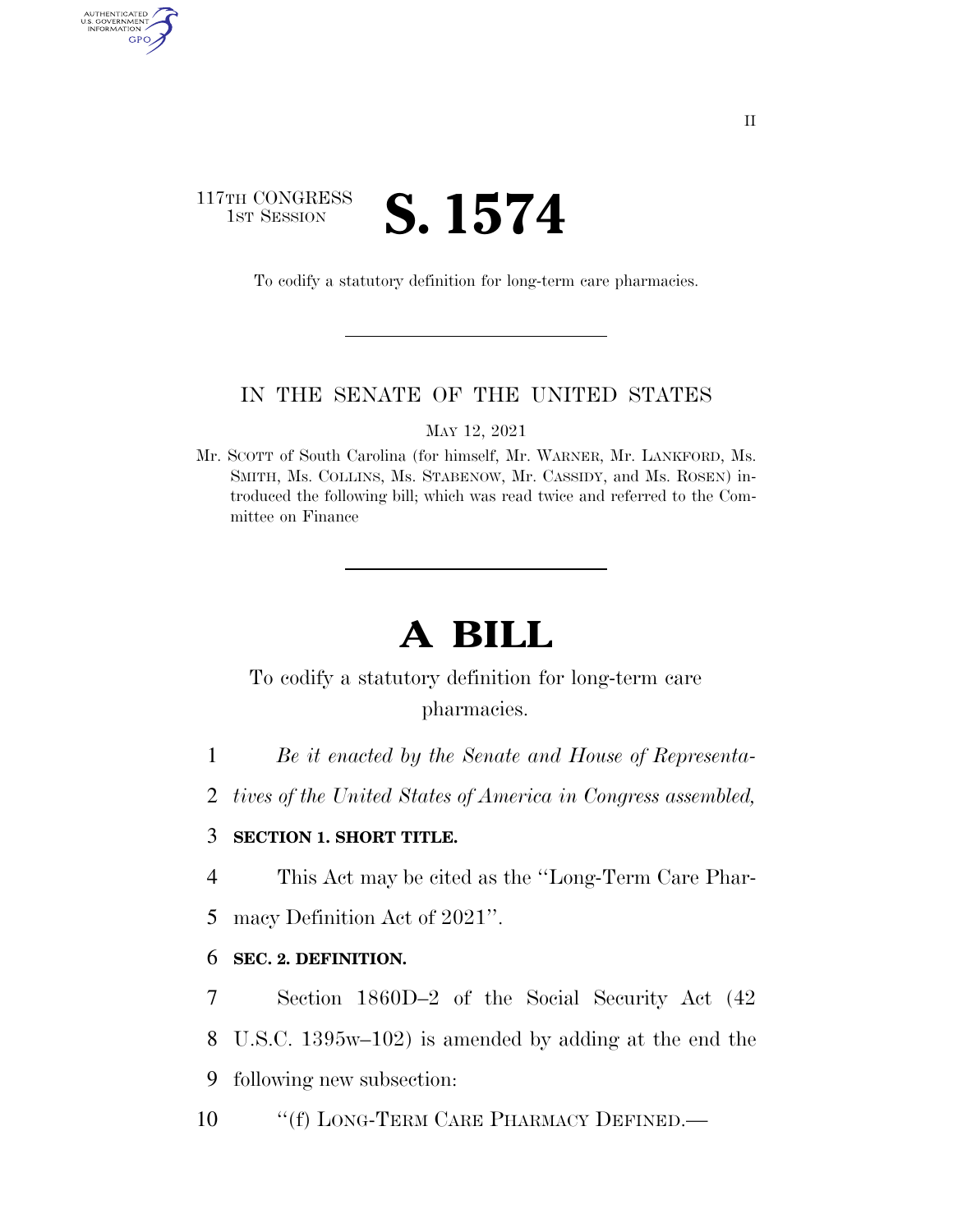| $\mathbf{1}$   | "(1) IN GENERAL.—The term 'long-term care             |
|----------------|-------------------------------------------------------|
| $\overline{2}$ | pharmacy' means a pharmacy licensed under appli-      |
| 3              | cable State law that is able to provide enhanced      |
| 4              | pharmacy and clinical services to individuals who re- |
| 5              | quire enhanced medication services and reside in a    |
| 6              | facility (as defined in paragraph $(4)$ ).            |
| 7              | "(2) ENHANCED PHARMACY AND<br><b>CLINICAL</b>         |
| 8              | SERVICES.—As used in this subsection, the term 'en-   |
| 9              | hanced pharmacy and clinical services' includes—      |
| 10             | $\lq\lq$ medications dispensed pursuant to a          |
| 11             | prescription or chart order in specialized pack-      |
| 12             | aging which shall include unit of use packaging,      |
| 13             | unit dose packaging, single use containers,           |
| 14             | packaging from remote automated dispensing            |
| 15             | technology, or other packaging required;              |
| 16             | "(B) drug utilization review to identify po-          |
| 17             | tential adverse drug reactions and inappropriate      |
| 18             | drug usage;                                           |
| 19             | $\lq\lq$ medication reconciliation services at        |
| <b>20</b>      | the transition of care and other necessary clin-      |
| 21             | ical management and medication services;              |
| 22             | "(D) timely medication delivery 24 hours a            |
| 23             | day, 7 days a week;                                   |